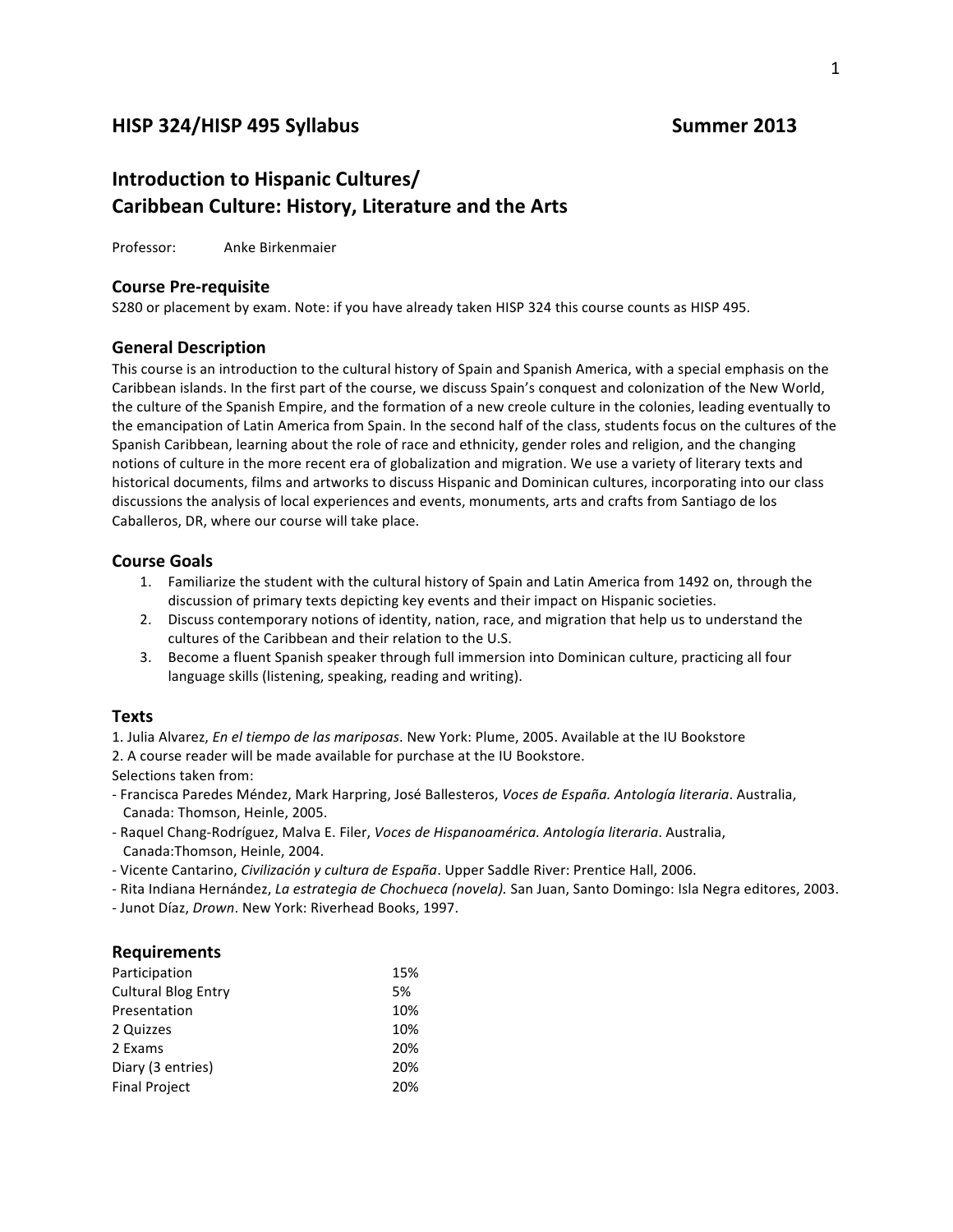#### **Participation**

**Daily preparation**: Students are expected to carefully read the assigned material for each session, reflect on it and be prepared to discuss it in class.

Guidelines for each grade range (e.g., A range = A+, A, A-) are outlined below:

A consistently participates in class discussions with enthusiasm; frequently asks questions or volunteers comments that reflect excellent preparation of material; cooperates in small groups and works actively to keep the group on task; makes a concerted effort to maintain conversation in Spanish; arrives on time

B generally participates in class discussions with enthusiasm; regularly asks questions or volunteers comments that reflect good preparation of material; makes constructive contributions in small group work and assists in keeping the group on task; almost always speaks in Spanish; arrives on time

C sometimes participates in class discussions with enthusiasm; sometimes asks questions or volunteers comments that reflect adequate preparation; is often unfocused or does not contribute in small group work; attempts to speak in Spanish, but is limited by vocabulary and/or grammar and English; usually arrives on time

D/F lack of at-home preparation makes it difficult for student to participate in class discussions; rarely volunteers questions or comments about assigned readings; lapses into English frequently and does not stay focused on tasks in small groups; frequently arrives late

#### **Cultural Blog**

Students will contribute to a cultural blog shared by the linguistics and the literature class. This blog is to reflect on and share the daily experience and activities of students with the class and friends and families. Each student will be part of a group that writes two entries (in English) on activities or events agreed on with the instructor. Entries have to include 1-2 images and have to pass muster by the instructor before being published.

#### **Presentation**

Each student will be asked to present on a topic of their interest, researched by them in the Dominican Republic. Topics can come from the domains of literature, art, crafts, performance (theater, dance), sports, or architecture. Ask your instructor for more information.

#### **Quizzes**

The quizzes test students' knowledge of key terms and events that are mentioned in the texts and in class discussions. 

#### **Exams**

The exams will consist of a mix of the following sections:

- 1. Identification of key terms, characters, events.
- 2. Ordering of events in the correct chronological order (e.g., which happened first, Picasso's painting of "Guernica" or World War II?)
- 3. Short essay questions

#### **Diary**

Students are recommended to write a diary in Spanish through the duration of the course. They have to turn in 3 entries of the diary to the instructor. You will receive corrections and suggestions from your instructor, and for the first two entries you may hand in a revised version that takes into account those corrections. Your final grade for the assignment will be the average between your first version and the revised one (where there is one). All compositions must be typewritten and double-spaced, with one inch-margins on all sides. They should consist of ca. 300 words (1.5 pages). Each entry must be submitted electronically.

#### **Final Project**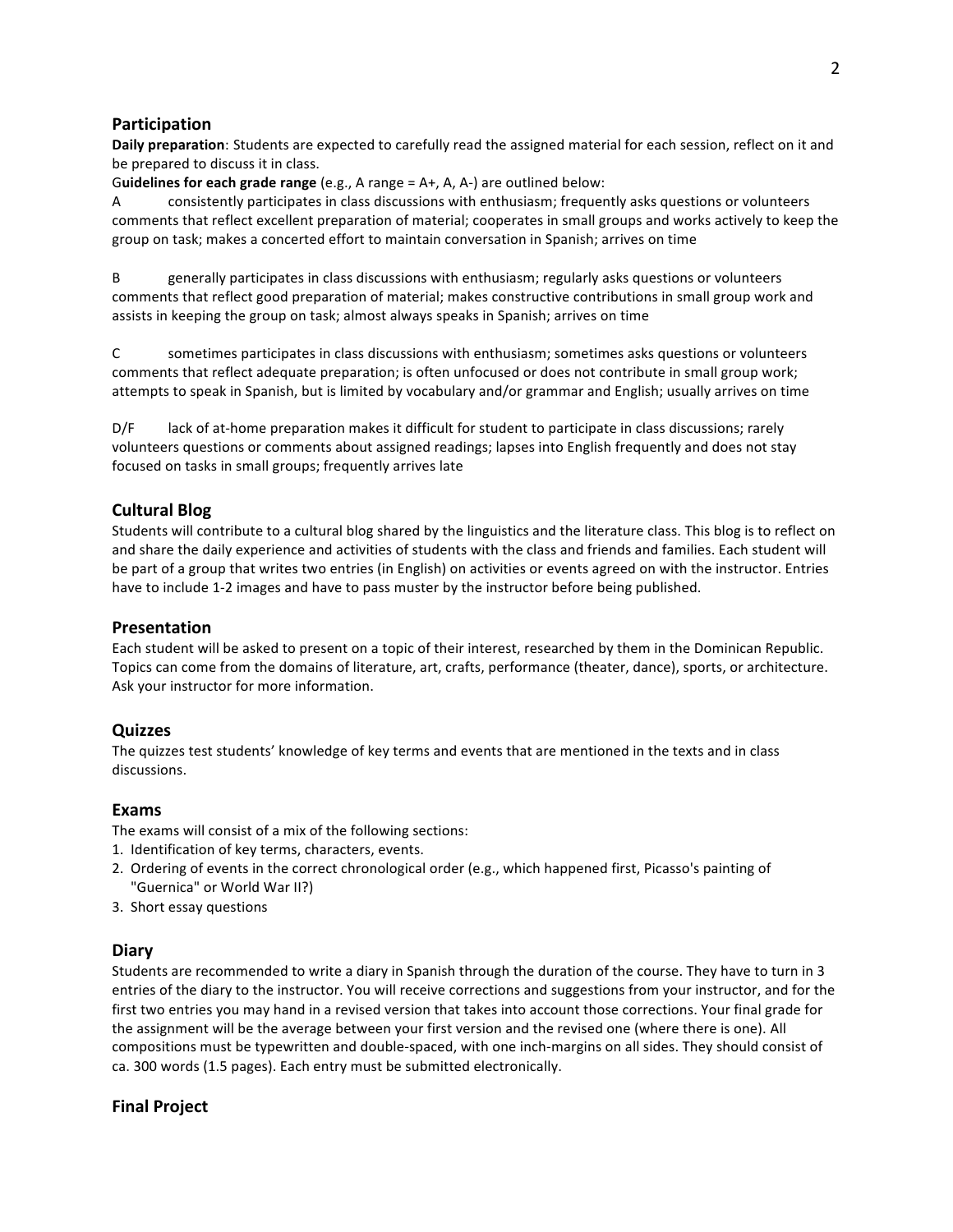The final project is a research project on the topic of "Un Americano/una Americana en la República Dominicana." It can include parts of the diary, and it should also include at least two additional sources. The student will have to write an abstract and consult with the instructor before submitting his or her final project. It should be at least 5-7 pp. long. The additional sources can come from a visit to the Centro León's Media Library, a visit to the University library, or a consultation with the instructor.

#### **Grading Scale**

97-100 A+ 93-97 A 90-92 A-87-89 B+ 83-86 B 80-82 B-77-79 C+ 73-76 C 70-72 C-67-69 D+ 63-66 D 60-62 D-0-59 F

#### **Attendance**

Students are expected to **attend all classes**, to **arrive on time**, and to be fully prepared for each class. You may miss two classes for reasons such as illness or other unforeseen circumstances. However, you may not miss any quizzes or exams without an officially documented excuse (see below). Any absence beyond these two will lower your final course grade by 2 points.

**Note:** Absences for the following reasons count as excused:

- 1) Participation in religious observances. Students missing class due to a religious observance can find the officially approved accommodation form by going to the Dean of Faculties' webpage (http://www.indiana.edu/~deanfac/holidays.html).
- 2) Illness, if documented by a note from the physician or health department. Please consult with your instructor if you have further questions.

#### **Academic Integrity**

The Indiana University Code of Student Rights, Responsibilities and Conduct, defines "academic misconduct" as *"any activity which tends to compromise the academic integrity of the institution and undermine the educational*  process." This includes *cheating* [use of unauthorized materials, assistance, etc. during exams], *plagiarism* [to *present ideas and statements of another person as own], and facilitating academic misconduct [to help another* student do any of the above]. With this in mind consider the following: all assignments for this course should be **your own work only**. You cannot copy each other's homework answers. You cannot have another student, a tutor or friend correct the work you are to turn in. You may not use electronic translation programs to do any of the work for this course. The only exception to the above is if, and only if, your instructor assigns you to work with another student. Cheating, plagiarism and other examples of academic misconduct as outlined in the Code of Student Rights, Responsibilities, and Conduct will be pursued and sanctions will be levied. If you have any questions *about the issue of academic integrity, consult the course supervisor and the following webpage:* http://www.indiana.edu/~wts/pamphlets/plagiarism.shtml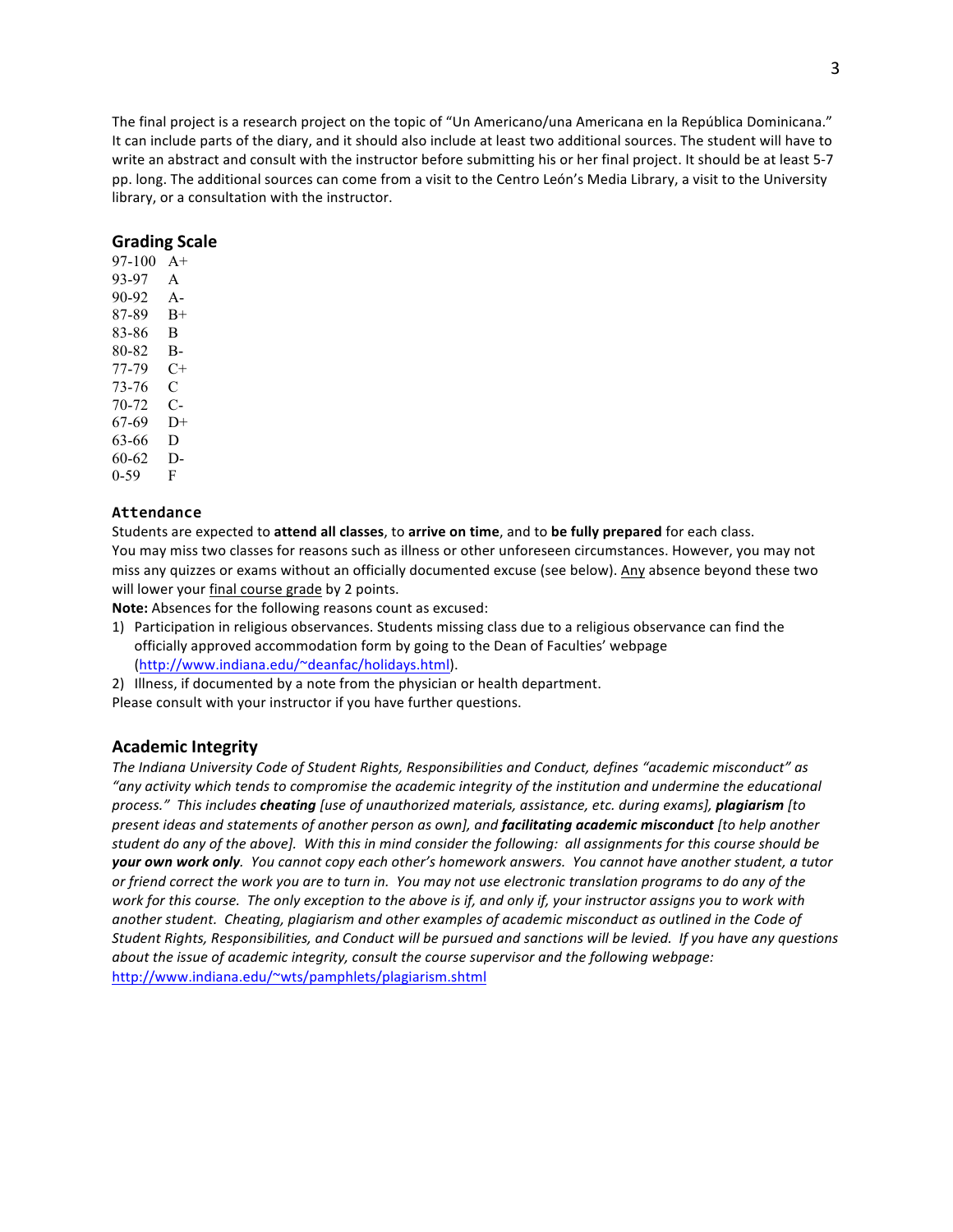## **Programa**

## **I. En Bloomington**

# **Introducción**

La República Dominicana hoy

## **II. En Santiago, República Dominicana**

## **A. La conquista del Nuevo Mundo**

| <b>Date</b> | <b>Topic</b>                       | <b>Homework</b>                                           | <b>Activities</b>                         |
|-------------|------------------------------------|-----------------------------------------------------------|-------------------------------------------|
| Mon. 5/6    | Cristóbal Colón, El descubrimiento | "Carta a Luis de Santángel"                               |                                           |
| Tues. 5/7   | El mundo indígena.                 | Film: Cracking the Maya Code<br>Popol Vuh                 | Centro León: Taller, Identidad dominicana |
| Wed. 5/8    | La conquista de México             | Bernal Díaz, Historia verdadera<br>Bartolomé de las Casas | Service Learning: Niños con esperanza     |
| Thu. 5/9    | La conquista de Perú. Quiz I.      | Inca Garcilaso, Comentarios reales                        |                                           |
| Fri. 5/10   |                                    |                                                           | Puerto Plata-on your own visit Fuerte de  |
|             |                                    |                                                           | San Felipe and Museo del Ambar Dominicano |
| Sat. 5/11   |                                    |                                                           | (Fri. or Sat)                             |
| Sun. 5/12   |                                    |                                                           | La Isabela and La Ensenada Beach          |

## **B. La Era Imperial y los movimientos por la independencia**

| Mon. 5/13  | Los Habsburgos.                   | Cantarino (153-171). Velázquez.                                     |                                           |
|------------|-----------------------------------|---------------------------------------------------------------------|-------------------------------------------|
| Tues. 5/14 | La Edad de Oro                    | Cantarino, (172-187). Cervantes,                                    |                                           |
|            |                                   | "El celoso extremeño" (Voces, 139-166)                              |                                           |
| Wed. 5/15  | Barroco. Catedral de Sto. Domingo | Cantarino (188-222).                                                | Service Learning: Angeles de Canarí       |
|            | Divisiones sociales y raciales    | Pinturas de castas                                                  |                                           |
| Thu. 5/16  | La economía de plantación.        | Benítez Rojo, "Cultura criolla" (62-76). Clase de salsa en: The Hub |                                           |
|            | Contrabando. Examen 1.            | Espronceda, "Canción del pirata"                                    |                                           |
| Fri. 5/17  |                                   |                                                                     | Santo Domingo. Tour, Lynne Guitar.        |
| Sat. 5/18  |                                   |                                                                     | Trip to Bayahibe, Captain Kidd Shipwreck, |